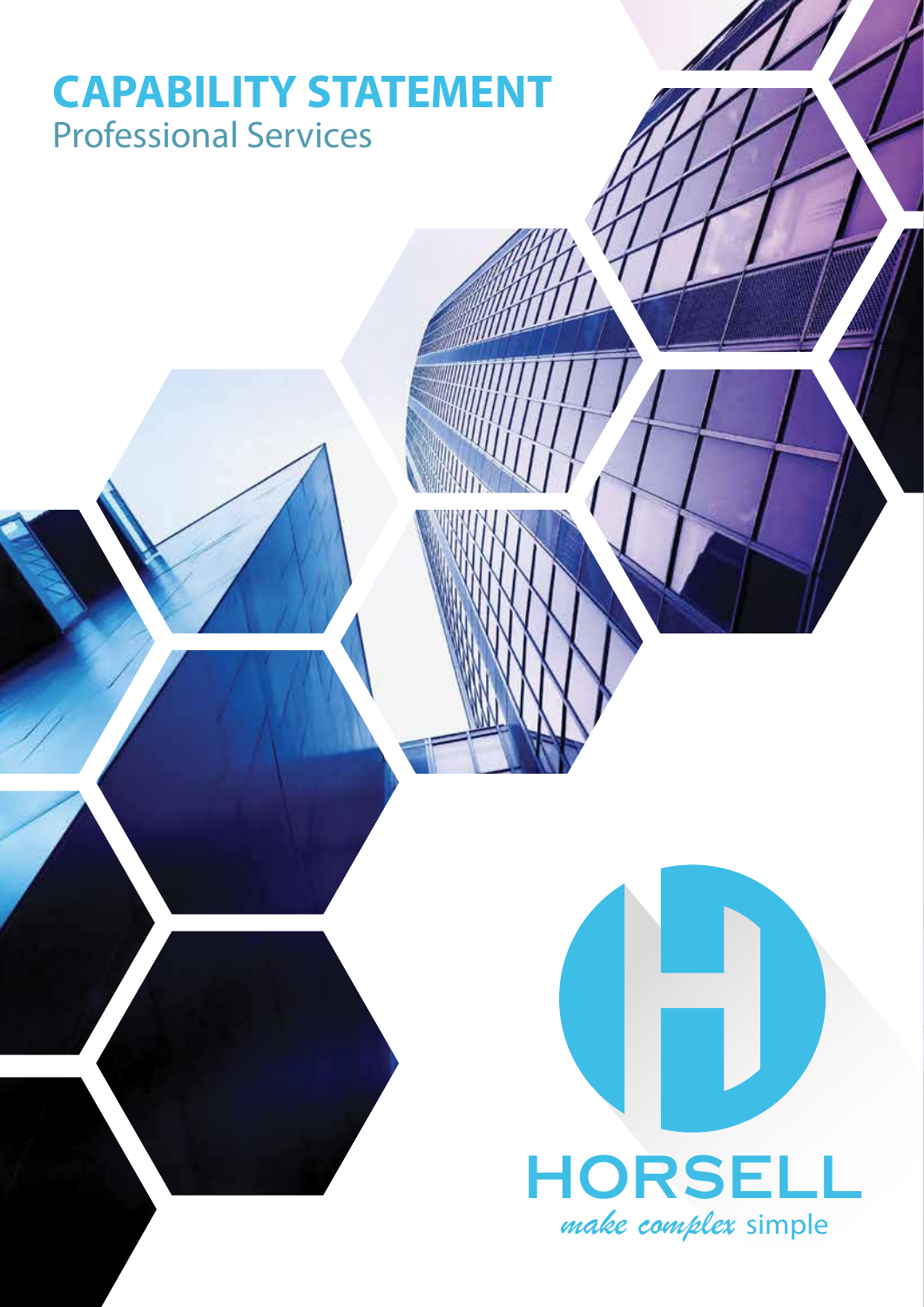## **Founded 2007**

50% women participation 50% defence veteran 58% aged  $45+$ 

> Headquartered in Southbank, Victoria

## **Who is Horsell?**

We are a 100% Australian, family and veteran owned professional services business which assists governments to make better procurement decisions for the defence sector.

100% Sovereign Australia Owned and **Controlled** 

#### **How do we do that?**

We consult to both sides of the defence market - the buyer and the seller, but never on the same project. With the buyer (governments/prime contractors) we assist them define exactly what they need to buy and then make wise choices from the best options available in the market.

With the seller (suppliers/subcontractors) we help them respond to tenders so they have the best chance of showcasing quality products and services to key decision-makers.

### **So what? Why should you care?**

By lending our expertise to both parties we are ultimately helping to protect national sovereignty by ensuring defence force personnel can do their job with the confidence knowing they have access to the best equipment tax-payer money can buy.

## **Make Complex Simple'? What does that mean?**

Procuring defence goods and services is a complex process requiring deep expertise and understanding of many interdependent variables.

Other consulting companies often try to introduce complexity because this extends project scope and Increases billable opportunities - they make it about them.

In contrast, we believe in transparency and the sharing of our knowledge and expertise and making complex simple - we make it about you.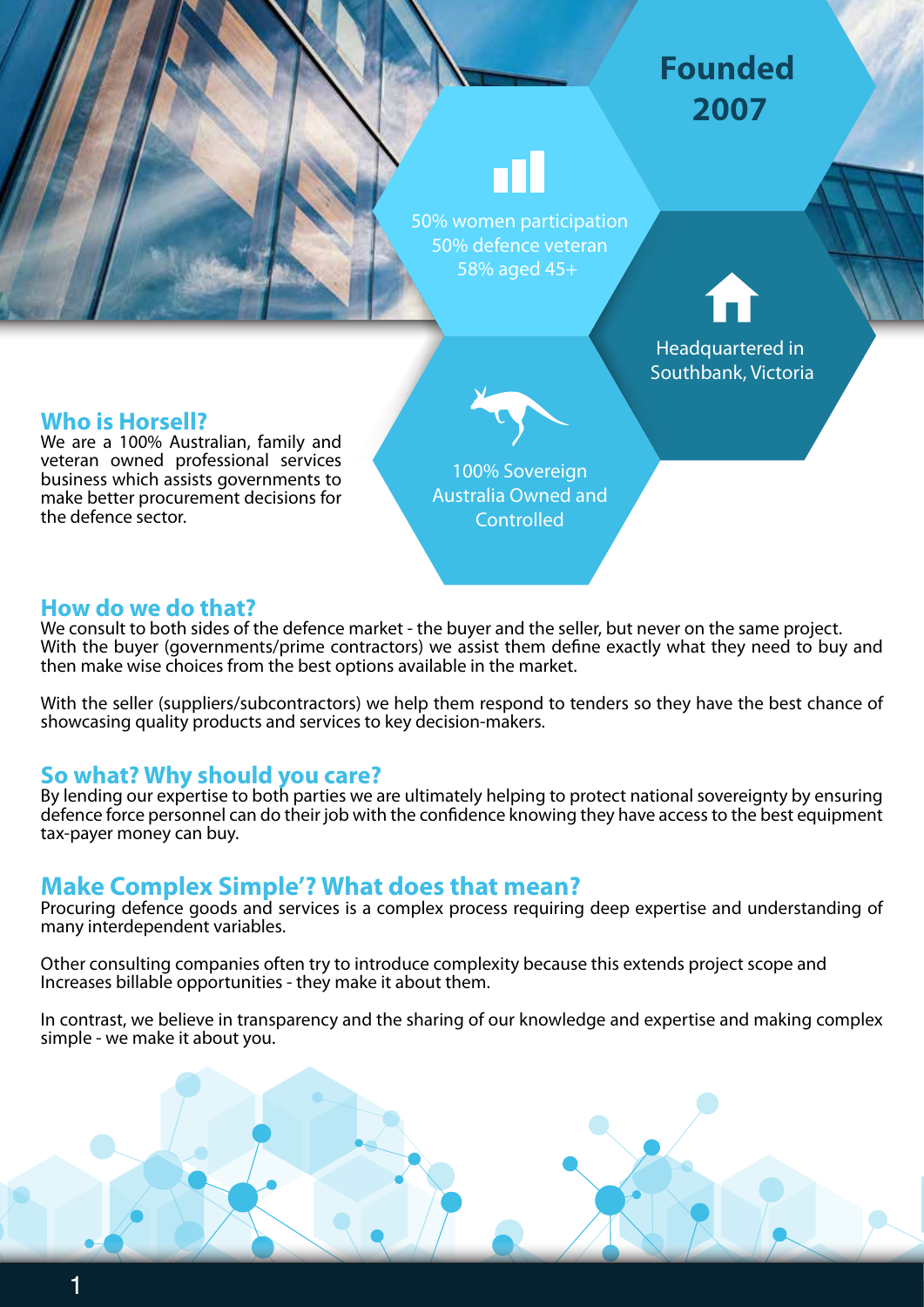#### **ASSET MANAGEMENT COMMERCIAL & PROCUREMENT**

- **ID INVENTORY MANAGEMENT**
- **CD MATERIEL LOGISTICS**
- **(B)** SUPPLY CHAIN ANALYSIS
- **TRAINING DESIGN & DEVELOPMENT** Ð



**Case Study - Logistics Information Management Systems**  Our experienced staff are supporting various Defence assets in fleet and inventory management support and are experienced in using Defence's Military Integrated Logistics Information System (MILIS) with many having experience in military, fleet and industry roles. They provide specialist advice and transactions to ensure timely and accurate supply, inventory management, maintenance and distribution throughout Defence and industry to ensure materiel readiness and the sustainment of Defence capability is achieved.

- **BID ADVICE & RESPONSES**
- **CONTRACT MANAGEMENT**
- **COMPLEX PROCUREMENT**
- **DEFENCE (ASDEFCON) SPECIALISTS**



**Case Study - Commercial Advisory & RFT Development** We are providing support to Defence's Capability Acquisition and Sustainment Group (CASG) with Defence contracting (ASDEFCON) specialists advising and supporting the planning, development, management and evaluation of complex procurements. Our expertise 'above and below the line' proves beneficial in the planning and preparation of these procurements where we understand both sides of the line and share lessons learned between staff to achieve 'next practice' - the step after best practice.

#### **PROJECT MANAGEMENT**

**PUBLICATIONS DEVELOPMENT**

- **CD PROGRAMS & PROJECTS**
- **(B) PROJECT PLANNING**
- **CD** RISK & ISSUE MANAGEMENT
- **SCHEDULE MANAGEMENT**



#### **Case Study - CASG One Defence Capability System**

We currently provide services to Defence's Capability Acquisition and Sustainment Group (CASG) with our specialists supporting the One Defence Capability System (formerly CLC) particularly in the Risk Mitigation and Requirement Setting Phase (Gate 0 to Gate 2). With many of our staff coming from military backgrounds, we work closely with Capability Managers and other stakeholders to plan the project execution strategy, develop the suite of documents and help deliver the project outcomes to support government approval.

- **DESKTOP PUBLISHING**
- **(B)** EDITING & PROOFREADING
- **ILLUSTRATION & GRAPHICS**
- **(B)** TECHNICAL AUTHORING



**Case Study - Technical Publications for the M1A1 Abrams Tank** Our team recently completed over 1250 pages of restructured and formatted technical publications for the Australian Army's M1A1 Abrams Main Battle Tank including updated handbooks, instructions, manuals and servicing publications.

Content was drawn from a number of existing Australian and international publications as well as from stakeholder engagement while new content was developed by working alongside subject matter experts for this fleet of armoured vehicles.